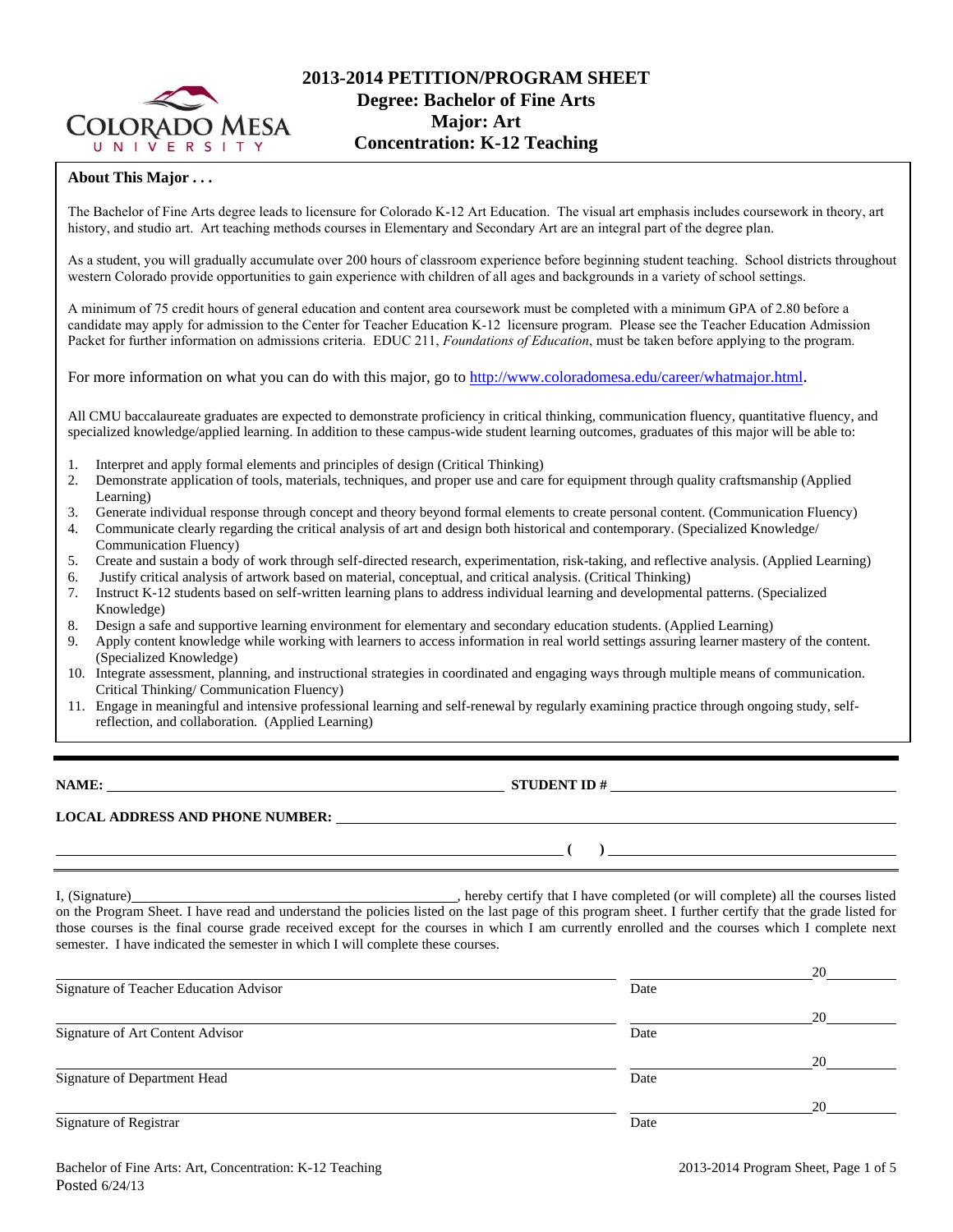#### **Students should work closely with a faculty advisor when selecting and scheduling courses prior to registration.**

Degree Requirements:

- 120 semester hours total (A minimum of 28 taken at CMU in no fewer than two semesters).
- 40 upper division credits (A minimum of 15 taken at the 300-400 course levels within the major at CMU).
- 2.80 cumulative GPA or higher in all CMU coursework
- A cumulative grade point average of 2.8 or higher must be maintained for each of 3 areas: content courses, education courses and overall GPA.
- A B or higher in coursework toward the major content area
- Only 6 semester hours of independent study count toward the degree.
- Pre-collegiate courses (usually numbered below 100) cannot be used for graduation.
- When filling out the program sheet a course can be used only once.
- A student must follow the CMU graduation requirements either from 1) the program sheet for the major in effect at the time the student officially declares a major; or 2) a program sheet for the major approved for a year subsequent to the year during which the student officially declares the major and is approved for the student by the Department Head. Because a program may have requirements specific to the degree, the student should check with the faculty advisor for additional criteria. It is the student's responsibility to be aware of, and follow, all requirements for the degree being pursued. Any exceptions or substitutions must be approved by the student's faculty advisor and Department Head.
- See the "Undergraduate Graduation Requirements" in the catalog for additional graduation information.
- Students must PASS the PLACE exam in the content area prior to beginning the internship. Also, ALL other coursework toward the degree must be successfully completed prior to the internship.

**GENERAL EDUCATION REQUIREMENTS** (31 semester hours) See the current catalog for a list of courses that fulfill the requirements below. If a course is on the general education list of options and a requirement for your major, you must use it to fulfill the major requirement and make a different selection within the general education requirement.

| Course No Title                                                                                                                                           | Sem.hrs Grade Term/Trns |
|-----------------------------------------------------------------------------------------------------------------------------------------------------------|-------------------------|
| <b>English</b> (6 semester hours, must receive a grade of " <b>B</b> " or better and<br>must be completed by the time the student has 60 semester hours.) |                         |
| <b>ENGL 111 English Composition</b>                                                                                                                       | 3                       |
| ENGL 112 English Composition                                                                                                                              | 3                       |
| <b>Math:</b> MATH 110 or higher (3 semester hours must receive a grade                                                                                    |                         |

**Math:** MATH 110 **or higher** (3 semester hours, must receive a grade of "C" or better, must be completed by the time the student has 60 semester hours.)  $MATH 1$ 

\_\_\_\_\_\_ \_\_\_\_ \_\_\_\_\_\_\_\_\_\_\_\_\_\_\_\_\_\_\_\_\_\_\_\_ \_\_\_\_ \_\_\_\_\_ \_\_\_\_\_\_\_\_

**Humanities** (3 semester hours)

**Social and Behavioral Sciences** (6 semester hours) \*PSYC 233 Human Growth & Development 3 \_\_\_\_\_ \_\_\_\_\_\_\_\_

\_\_\_\_\_\_ \_\_\_\_ \_\_\_\_\_\_\_\_\_\_\_\_\_\_\_\_\_\_\_\_\_\_\_\_ \_\_\_\_ \_\_\_\_\_ \_\_\_\_\_\_\_\_ \* Must earn a "**B**" or higher

**Natural Sciences** (7 semester hours, one course must include a lab)

| Course No Title                                                                                                                                                                                                                                            |   | Sem.hrs Grade Term/Trns |
|------------------------------------------------------------------------------------------------------------------------------------------------------------------------------------------------------------------------------------------------------------|---|-------------------------|
| <b>History</b> (3 semester hours)<br><b>HIST</b><br><u> 1980 - Jan Alexandria (</u>                                                                                                                                                                        |   |                         |
| <b>Fine Arts</b> (3 semester hours)<br>FINE 101 The Living Arts                                                                                                                                                                                            | 3 |                         |
| $\bf{D}$ $\bf{N}$ $\bf{N}$ $\bf{N}$ $\bf{D}$ $\bf{D}$ $\bf{D}$ $\bf{N}$ $\bf{D}$ $\bf{N}$ $\bf{N}$ $\bf{P}$ $\bf{N}$ $\bf{P}$ $\bf{C}$ $\bf{C}$ $\bf{C}$ $\bf{C}$ $\bf{C}$ $\bf{C}$ $\bf{C}$ $\bf{C}$ $\bf{C}$ $\bf{C}$ $\bf{C}$ $\bf{C}$ $\bf{C}$ $\bf{C$ |   |                         |

#### **OTHER LOWER DIVISION REQUIREMENTS** (6 semester hours)

| <b>Kinesiology</b> (3 semester hours) |  |  |
|---------------------------------------|--|--|
| KINE 100 Health and Wellness          |  |  |
|                                       |  |  |
| KINA 1                                |  |  |
|                                       |  |  |

| <b>Applied Studies</b> (3 semester hours) |  |  |
|-------------------------------------------|--|--|
| *SPCH 102 Speechmaking                    |  |  |
| *Must earn a " <b>B</b> " or higher       |  |  |

#### **FOUNDATION COURSES** (18 credit hours)

|           | Must pass all courses with a grade of "B" or higher. |   |  |
|-----------|------------------------------------------------------|---|--|
| *ARTE 101 | Two-Dimensional Design                               |   |  |
|           | *ARTE 102 Three-Dimensional Design                   |   |  |
| *ARTE 118 | History of Art, Prehistory to                        |   |  |
|           | Renaissance                                          |   |  |
| *ARTE 119 | History of Art, Renaissance                          |   |  |
|           | to Present                                           | 3 |  |
| *ARTS 151 | <b>Foundation Drawing I</b>                          | 3 |  |
| *ARTS 152 | <b>Foundation Drawing II</b>                         | 3 |  |
|           |                                                      |   |  |

#### **ART – LEADING TO K-12 LICENSURE MAJOR**

**REQUIREMENTS** (33 semester hours) Must pass all courses with a grade of "B" or higher. To continue in the program and eventually graduate as K-12 licensure art majors a student must earn, within no more than three attempts, at least a grade of "B" in the major requirements.

#### **Art Specialization** (24 credit hours)

| *ARTS 231       | Fibers Workshop I                                                |                |  |
|-----------------|------------------------------------------------------------------|----------------|--|
| *ARTS 241       | Clay Wrkshp I: Hand Building                                     | $\overline{3}$ |  |
| *ARTS 242       | Workshop II: Beg. Throwing                                       | 3              |  |
| <b>ARTT 270</b> | Sculpture I                                                      | 3              |  |
|                 |                                                                  |                |  |
| *ARTS 274       | Printmaking: Intaglio & Relief 3                                 |                |  |
| <b>ARTS 291</b> | <b>Beginning Acrylic Painting</b>                                |                |  |
| <b>ARTH 315</b> | Nineteenth-Century Art                                           |                |  |
| <b>ARTH 316</b> | Twentieth-Century Art to 1950 3                                  |                |  |
|                 | *Completion of ARTE 101, 102, 118, 119, ARTS 151, 152, 231, 241, |                |  |
|                 | 242 and 274 within the first 60 hours.                           |                |  |
|                 |                                                                  |                |  |

| Art Certification Specialty (6 semester hours of 300 Level ARTS or |  |
|--------------------------------------------------------------------|--|
| ARTT courses)                                                      |  |
| ARTS                                                               |  |
| ARTS                                                               |  |

**Electives** (3 semester hours)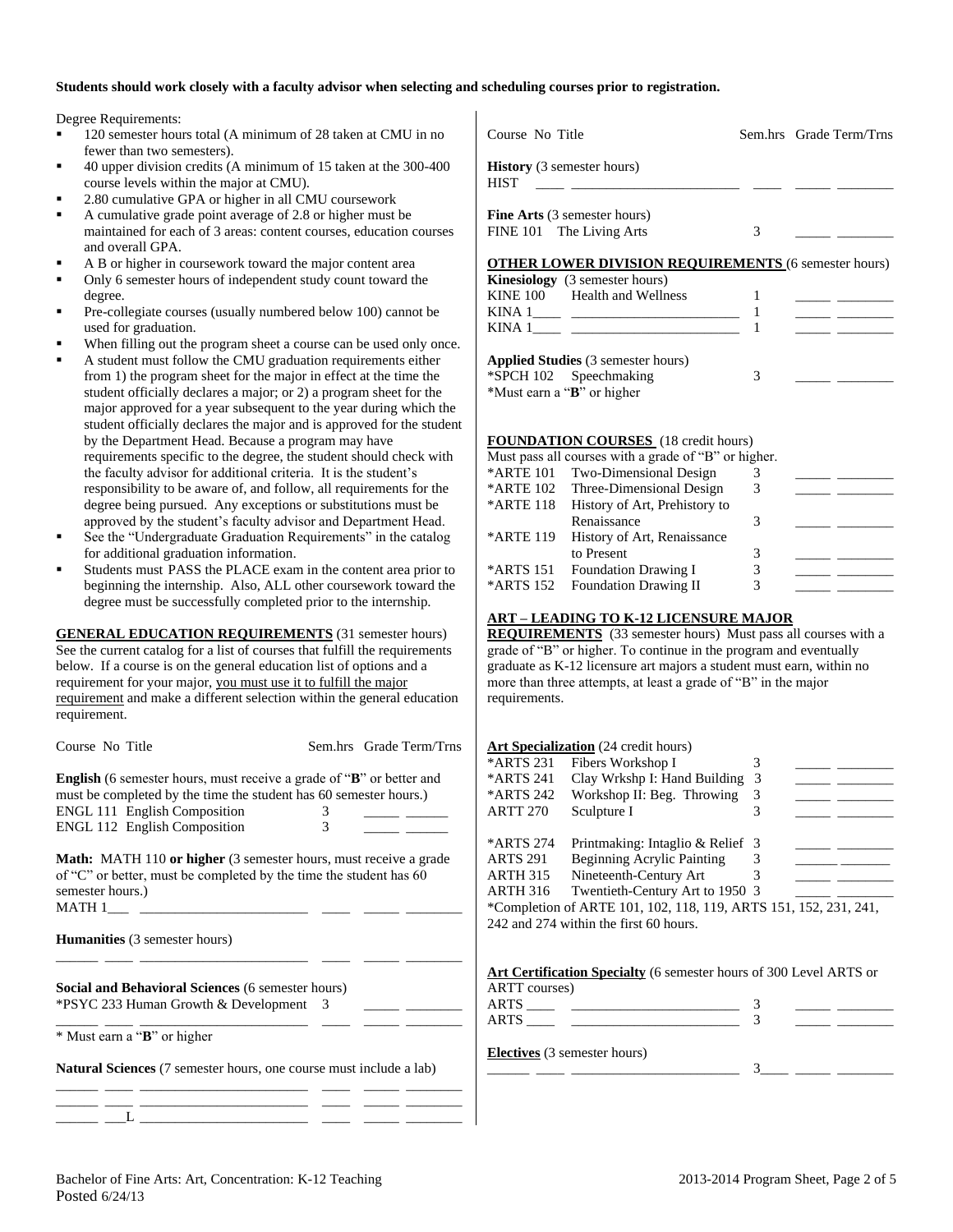#### **K-12 LICENSURE REQUIREMENTS** (32 Semester Hours)

\*Prerequisites: ENGL 111 & 112 (or ENGL 129), SPCH 102, PSYC 233, EDUC 211 (All with grade of "B" or higher) and MATH 110 or higher (with grade of "C" or higher) and formal acceptance to the Teacher Education Program

| Course No Title     |                                         | Sem.hrs Grade Term |  |                            |
|---------------------|-----------------------------------------|--------------------|--|----------------------------|
| <b>EDUC 211</b>     | Foundations of Education                | 2                  |  | 20 Field Experience Hours  |
| $EDUC 342*$         | Pedagogy & Assessment:                  |                    |  |                            |
|                     | Secondary/K-12                          | 3                  |  | 20 Field Experience Hours  |
| $EDUC 343*$         | <b>Teaching to Diversity</b>            | 3                  |  | 20 Field Experience Hours  |
| <b>ARTD 410</b>     | Elementary Art Ed. Methods              | 3                  |  |                            |
| ARTD 410L           | Elementary Art Ed. Methods              |                    |  |                            |
|                     | Lab                                     |                    |  | 40 Field Experience Hours  |
| <b>ARTD 412</b>     | Secondary Art Ed. Methods               | 4                  |  | 40 Field Experience Hours  |
| EDUC <sub>442</sub> | <b>Integrating Literacy Across</b>      |                    |  |                            |
|                     | the Curriculum                          | 4                  |  | 60 Field Experience Hours  |
|                     | EDUC 499D* Teaching Internship/Collog.: |                    |  |                            |
|                     | Elementary                              | 6                  |  | 320 Field Experience Hours |
|                     | EDUC 499H* Teaching Internship/Colloq.: |                    |  |                            |
|                     | Secondary                               | 6                  |  | 320 Field Experience Hours |

#### **\*\*All EDUC prefix courses listed above must be completed with a grade of B or better to progress through the program sequence.**

#### **ART CERTIFICATION SPECIALTY:**

Students can fulfill this requirement by taking 6 semester hours of 300-level ARTS or ARTT studio art based courses.

- 1. K-12 Art licensure candidates are expected to show proficiencies in State of Colorado Performance-Based and Art Model Content Standards. Formal evaluation of that knowledge is shown through a professional proficiency portfolio, developed throughout licensure coursework and reviewed by both Art Education and Teacher Education faculty at the end of the student teaching internship.
- 2. Candidates are expected to earn a minimum grade of "B" in all licensure classes, which must be taken in sequence prescribed by the Center for Teacher Education. The licensure sequence is begun during the junior year (usually fall semester), and requires four semesters for completion.
- 3. Professional dispositions for teaching are measured throughout the licensure sequence and include qualities such as ethical and responsible behaviors, personal presentation, ability to work in collegial capacities, ability to manage time, paperwork and resources, and an aptitude for elevating the academic standing of the Art Education field.
- 4. Completion of admission to the K-12 Art Licensure program includes:
	- A. All requirements and prerequisite courses are met for the Center for Teacher Education's application for admission (usually completed during the sophomore year).
	- B. A meeting with Art Education faculty to discuss professional goals and establish a timeline for completion of requirements.
	- C. Must pass all studio and art history courses with a grade of "B" or higher.
	- D. Completion of ARTE 101, 102, 118, 119, ARTS 151, 152, 231, 241 and 274 within the first 60 hours.
	- E. A professional disposition form completed in ARTD 410 and ARTD 412.
- 6. Art licensure students must pass the PLACE content exam with a minimum score of 220 (out of 300) points prior to student teaching (fee required).

NOTE: Additional fees are required through the licensure program and range from \$200-\$300, covering basic proficiency tests, fingerprinting, and content exam, in addition to the cost of textbooks and art materials.

Students are required to participate in exit examinations or other programs deemed necessary to comply with the college accountability requirement. All degree requirements must be completed as described above. Any exceptions or substitutions must be recommended in advance by the faculty advisor, approved by the Department Head and the Teacher Education Department.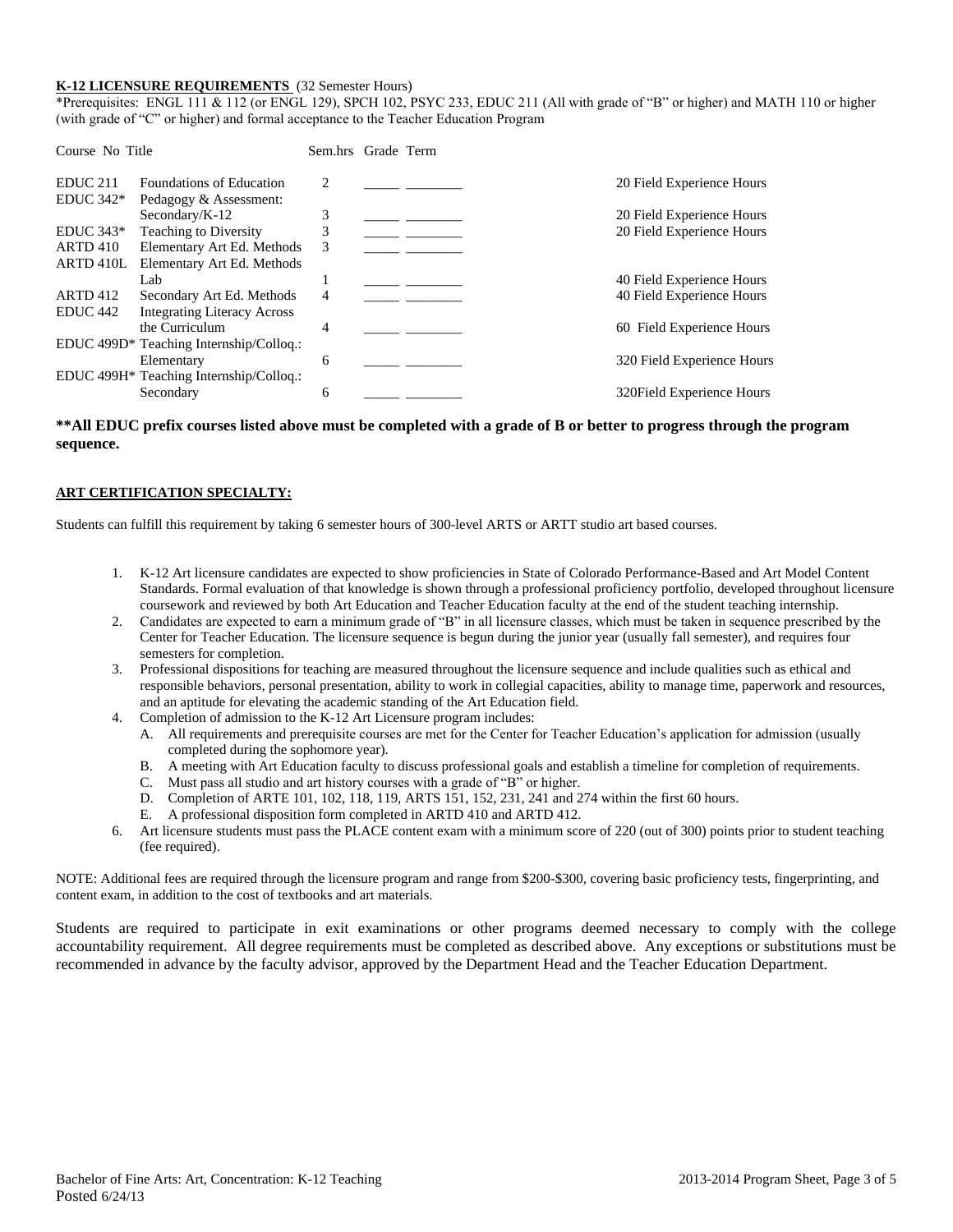## **SUGGESTED COURSE SEQUENCING FOR A MAJOR IN ART – LEADING TO K-12 TEACHER LICENSURE**

This is a recommended sequence of course work. Certain courses may have prerequisites or are only offered during the Fall or Spring semesters. It is the student's responsibility to meet with the assigned advisor and check the two- year course matrix on the Colorado Mesa website for course availability.

## **FRESHMAN YEAR**

| <b>Fall Semester</b> |                                                   | <b>Hours</b> | <b>Spring Semester</b>                   |                                              | <b>Hours</b>  |
|----------------------|---------------------------------------------------|--------------|------------------------------------------|----------------------------------------------|---------------|
| ENGL $111*$          | <b>English Composition</b>                        |              | ENGL $112^*$                             | <b>English Composition</b>                   | $\mathcal{R}$ |
|                      | General Education MATH 110 <sup>*</sup> or higher |              | <b>General Education Natural Science</b> |                                              |               |
| <b>ARTE 118</b>      | History of Art, Prehistory to Renaissance 3       |              |                                          | General Education Social/Behavioral Science  | $\mathcal{R}$ |
| <b>ARTE 101</b>      | Two-Dimensional Design                            |              | <b>ARTE 119</b>                          | History of Art, Renaissance to the Present 3 |               |
| <b>ARTS</b> 151      | <b>Foundation Drawing I</b>                       |              | <b>ARTE 102</b>                          | Three-Dimensional Design                     |               |
| <b>KINE 100</b>      | <b>Health and Wellness</b>                        |              | KINA                                     | Activity                                     |               |
|                      |                                                   | 16           |                                          |                                              | 16            |

## **SOPHOMORE YEAR**

| <b>Fall Semester</b>                   | <b>Hours</b>                                              |   |  |
|----------------------------------------|-----------------------------------------------------------|---|--|
|                                        | General Education Social/Behavioral Science (PSYC 233*) 3 |   |  |
|                                        | ARTS 242 Workshop II: Beg. Throwing                       |   |  |
| General Education Fine Arts (FINE 101) |                                                           |   |  |
|                                        | General Education Natural Science with Lab                | 4 |  |
| <b>ARTS 152</b>                        | <b>Foundation Drawing II</b>                              |   |  |
| <b>KINA</b>                            | Activity                                                  |   |  |
|                                        |                                                           |   |  |

| <b>Spring Semester</b>                                     |                                 | <b>Hours</b> |
|------------------------------------------------------------|---------------------------------|--------------|
| <b>ARTS 241</b>                                            | Clay Workshop I: Hand Building  |              |
| <b>ARTS 274</b>                                            | Printmaking: Intaglio & Relief  |              |
| <b>ARTS 231</b>                                            | Fibers Workshop I               |              |
| <b>General Education History</b>                           |                                 |              |
| *EDUC 211                                                  | <b>Foundations of Education</b> |              |
| General Education Applied Studies (SPCH 102 <sup>*</sup> ) |                                 |              |
|                                                            |                                 |              |

\*Must be taken prior to acceptance into the Center for Teacher Education. Offered in summer, fall and spring semesters.

## **JUNIOR YEAR**

| <b>Fall Semester</b> |                                   | <b>Hours</b> | <b>Spring Semester</b>                                   | <b>Hours</b> |
|----------------------|-----------------------------------|--------------|----------------------------------------------------------|--------------|
| ARTT 270             | Sculpture I                       |              | Twentieth-Century Art to 1950<br>ARTH 316                | 3            |
| ARTH 315             | Nineteenth-Century Art            |              | ARTS 300 Level - Art Certification Specialty             | 3            |
| <b>ARTS 291</b>      | <b>Beginning Acrylic Painting</b> |              | <b>General Education Humanities</b>                      | 3            |
| EDUC 342             | Pedagogy and Assessment: Sec/K-12 |              | <b>Elementary Art Education Methods</b><br>ARTD 410      | 3            |
| EDUC 343             | <b>Teaching to Diversity</b>      |              | Field/Studio Exp – Elem. Art Ed Methods $1$<br>ARTD 410L |              |
|                      |                                   | 15           |                                                          | 13.          |

#### **SENIOR YEAR**

| <b>Fall Semester</b> |                                              | <b>Hours</b> | <b>Spring Semester</b> |                                  | Hours    |
|----------------------|----------------------------------------------|--------------|------------------------|----------------------------------|----------|
| ARTD 412             | <b>Secondary Art Education Methods</b>       |              | EDUC 499D              | Teaching Internship – Elementary | 6        |
| EDUC 442             | Integrating Literacy Across the Curriculum 4 |              | EDUC 499H              | Teaching Internship – Secondary  | <u>6</u> |
|                      | ARTS 300 Level – Art Certification Specialty |              |                        |                                  | 12       |
| Elective             |                                              |              |                        |                                  |          |
|                      |                                              | 14           |                        |                                  |          |

\***Courses in bold letters** are prerequisites to upper division; Education courses must be taken in sequence and clusters as indicated. ENGL 111 and 112, PSYC 233, SPCH 102, and EDUC 211 must have a grade of B or higher; MATH 110 must have a grade of C or higher.